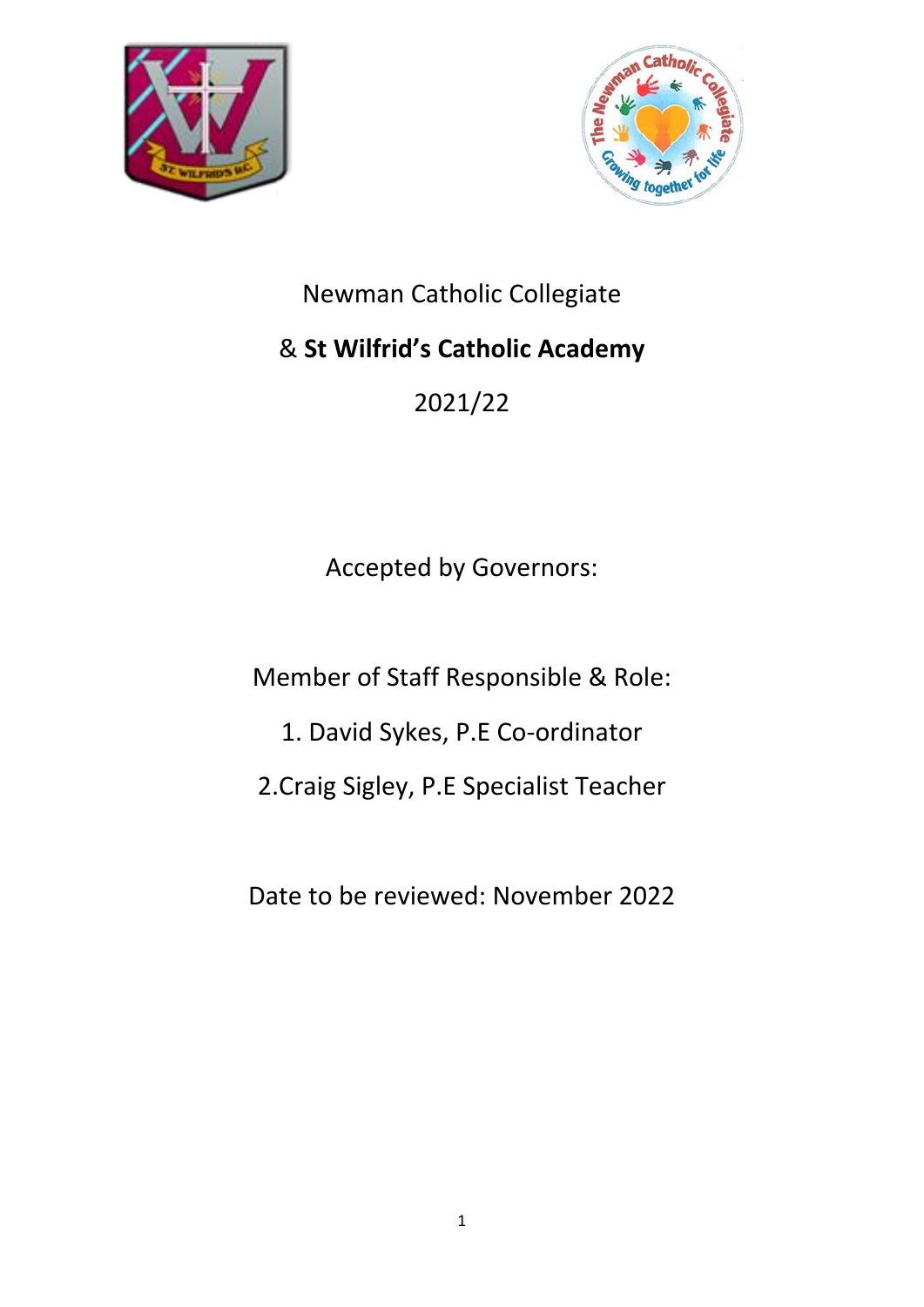# **Rationale**

At *St Wilfrid's Catholic Academy* (part of the Newman Catholic Collegiate), the delivery of Physical Education aims to develop pupils physical literacy whilst enhancing their enjoyment and knowledge of the Subject. Children are encouraged to participate in a broad range of activities and learn to enjoy physical activity. Schools within the Newman Catholic Collegiate will not only teach pupils physical skills, but enlighten them to the numerous benefits that being physically active evokes. At *St Wilfrid's Catholic Academy* (part of the Newman Catholic Collegiate) we strive to provide an engaging, strenuous, challenging and diverse Physical Education for all children.

### **Aims**

We aim to develop children's knowledge, physical literacy and understanding of P.E, enabling them to perform with increasing confidence and competence in a variety of activities. At *St Wilfrid's Catholic Academy* we also aim to foster a culture where pupils enjoy developing their knowledge of their bodies and want to improve their physical fitness. Ultimately the Newman Catholic Collegiate aims to light the spark inspiring pupils towards adopting a Healthy, Active lifestyle beyond Primary School.

# **Intent**

At St. Wilfrid's the aim of P.E is to inspire our children to love living a healthy life. We want our children to develop a deep knowledge and a range of skills, enabling them to sustain and enjoy a positive, active lifestyle. We will teach the key Concepts of Movement, Agility, Balance, Co-ordination, Co-operation, Competition, Sequence, Health, Fitness, Fairness and Respect. Through teaching these concepts all children at St. Wilfrid's will hopefully develop a broad range of skills and a love of being active!

# **Implementation**

All children at St. Wilfrid's will benefit from a broad, deep and progressive P.E curriculum.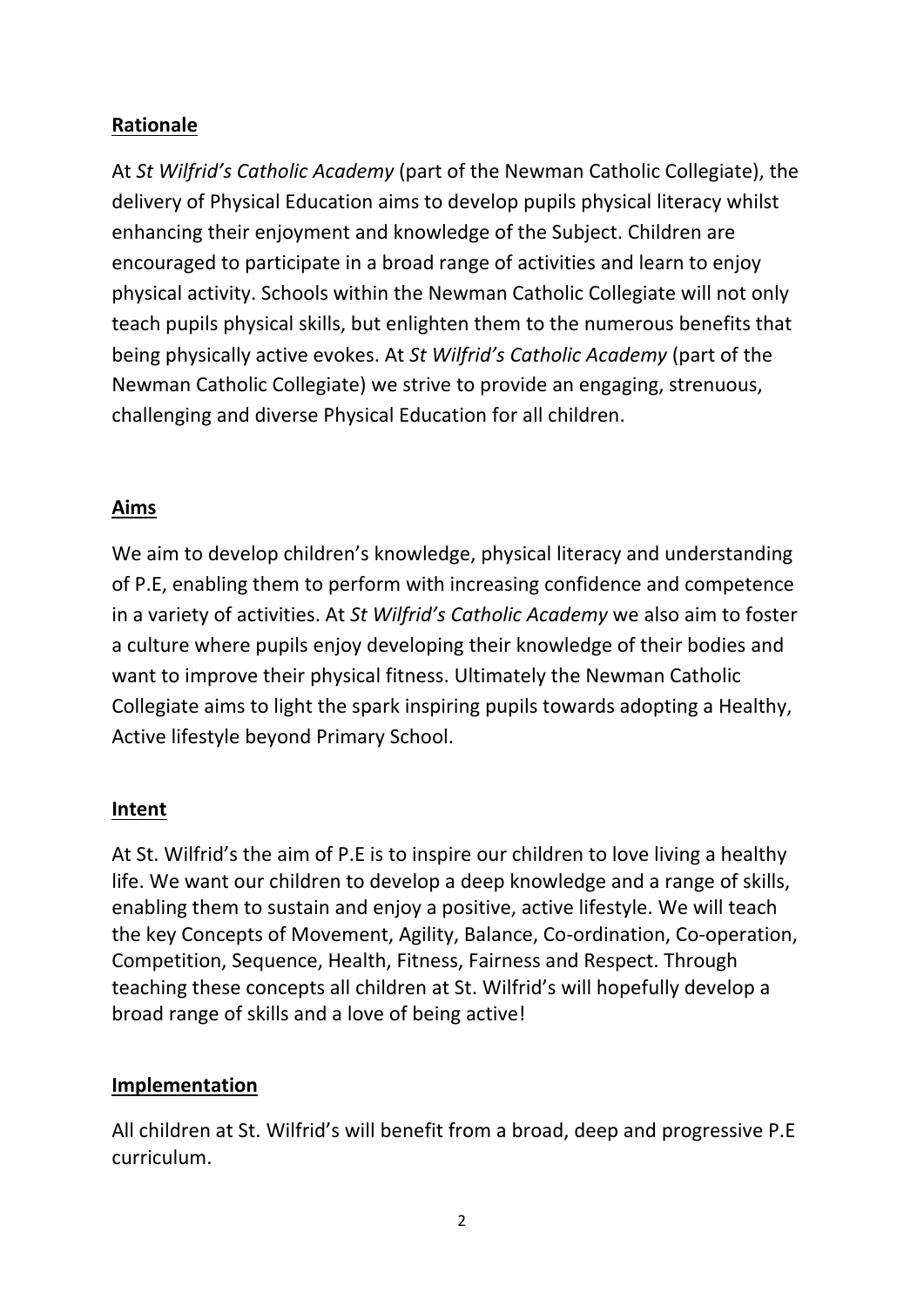In the early years our children will start to develop the fundamentals of movement whilst participating in lessons with a theme which mirrors their classroom topic. This enables the children to develop their physical literacy whilst embedding the learning achieved in the classroom.

In KS1 the Physical Education curriculum changes to an activity specific focus. Children learn how the body changes during exercise whilst further developing the fundamentals of movement (Jog, Sprint, Jump, Hop, Weight on Hands, Balance & Co-ordination). Through the effective teaching of Physical Education, a quality and varied extra-curricular offer and structured play during lunch times, children will be competent in the fundamentals of movement at the completion of Key Stage 1.

In KS2 the P.E becomes both broad and deep. Children develop their Key Concepts through a variety of 'vehicles', all teaching staff receive 1 to 1 CPD with the Collegiate P.E Specialist Mr. Sigley. This enables the children at St. Wilfrid's to develop their knowledge, understanding and performance in P.E through activities such as Handball, Parkour, Health Related Exercise, Tag Rugby, Dance, Football, Athletics, Basketball, Gymnastics, High 5 Netball and many more.

#### **Impact**

Children at St. Wilfrid's will develop a broad range of skills in a variety of activities. They will gain a deep understanding of how the human body works, the importance of exercise and hopefully, will find at least one form of physical activity that they love and will pursue for the rest of their life.

#### **Teaching & Learning**

We use a variety of teaching and learning styles in P.E lessons. Our principal aim is to develop children's knowledge, physical literacy and understanding of P.E, we do this through a mixture of whole-class teaching and individual or group activities. Teachers draw attention to good examples of individual/group performance through modelling for other children in mini-plenaries. We encourage children to evaluate where appropriate, in a fashion that does not impact on how strenuous the lesson is. Within lessons, children benefit from the opportunity to both collaborate and compete with each other.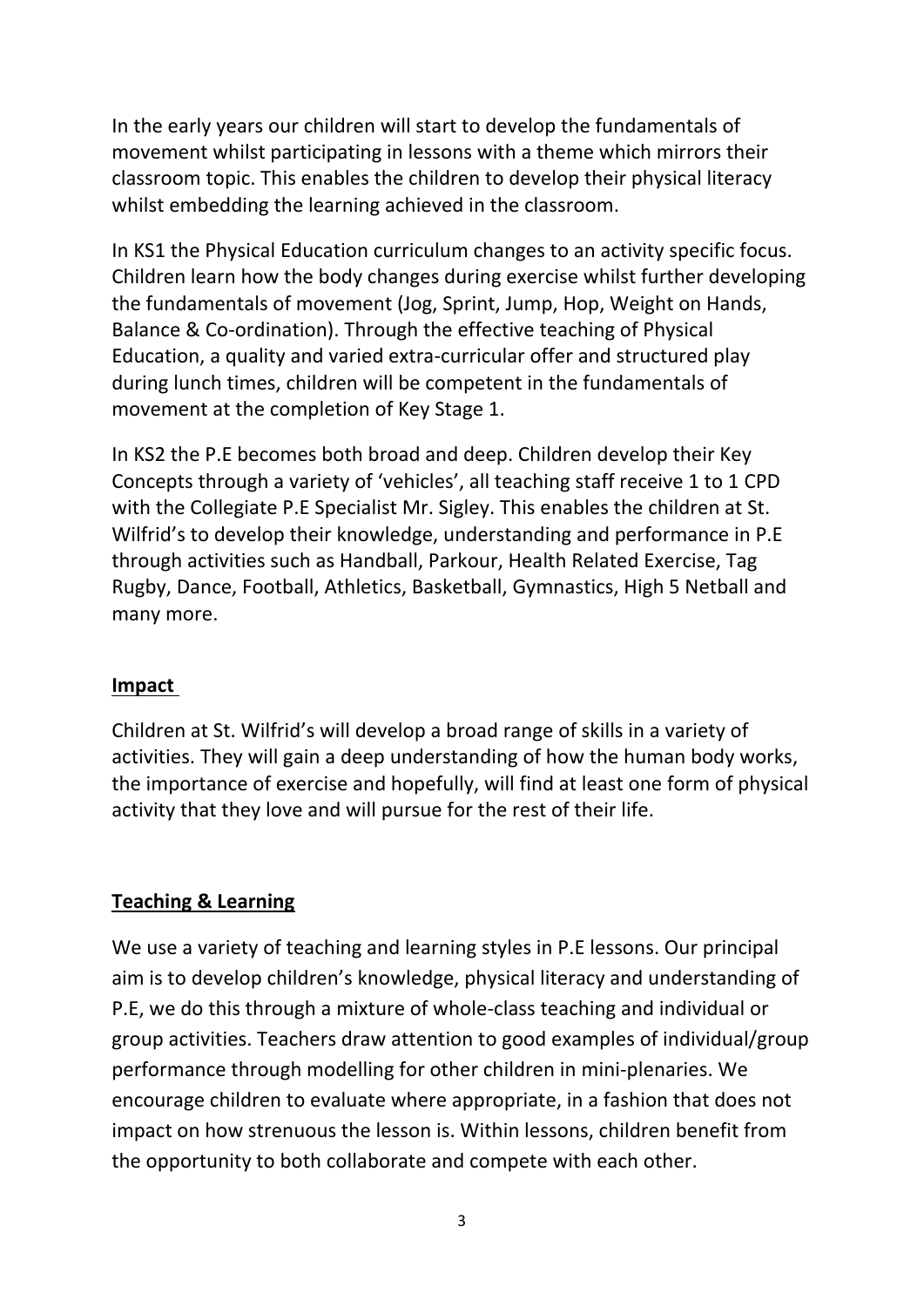In all classes children have a wide range of ability (in all senses – physical and otherwise). Due to this teachers provide differentiated, suitable learning opportunities for all children matching the challenge of the task to the ability of the child. This occurs through the adoption of a range of strategies:

- Setting tasks of varied difficulty, tasks are parallel in design but not the same (Pupils develop co-ordination using a large ball – small ball, over a distance of 5m – 2m).
- Setting common tasks occasionally, open ended with a variety of results (Timed events - 400m in Athletics, the VO2 max test/Bleep Test).
- Organising resources into tariffs of differing challenge ('Exceeding' pupils attempt balances from 'Level 3' resources, 'Emerging' attempt balances from 'Level 1' until proficient).
- Grouping children by ability in lessons and setting different tasks to suit an appropriate level of challenge.

# **Assessment**

Each year group works towards the development of key areas, these key areas are found in the supplied 'P.E Statements'.



Throughout the academic year the activities delivered should be designed to allow children to develop their performance in all of the relevant P.E Statements.

*For example – A class that is only taught Gymnastics for an academic year would only develop Statements 2, 3, 4 & 5.*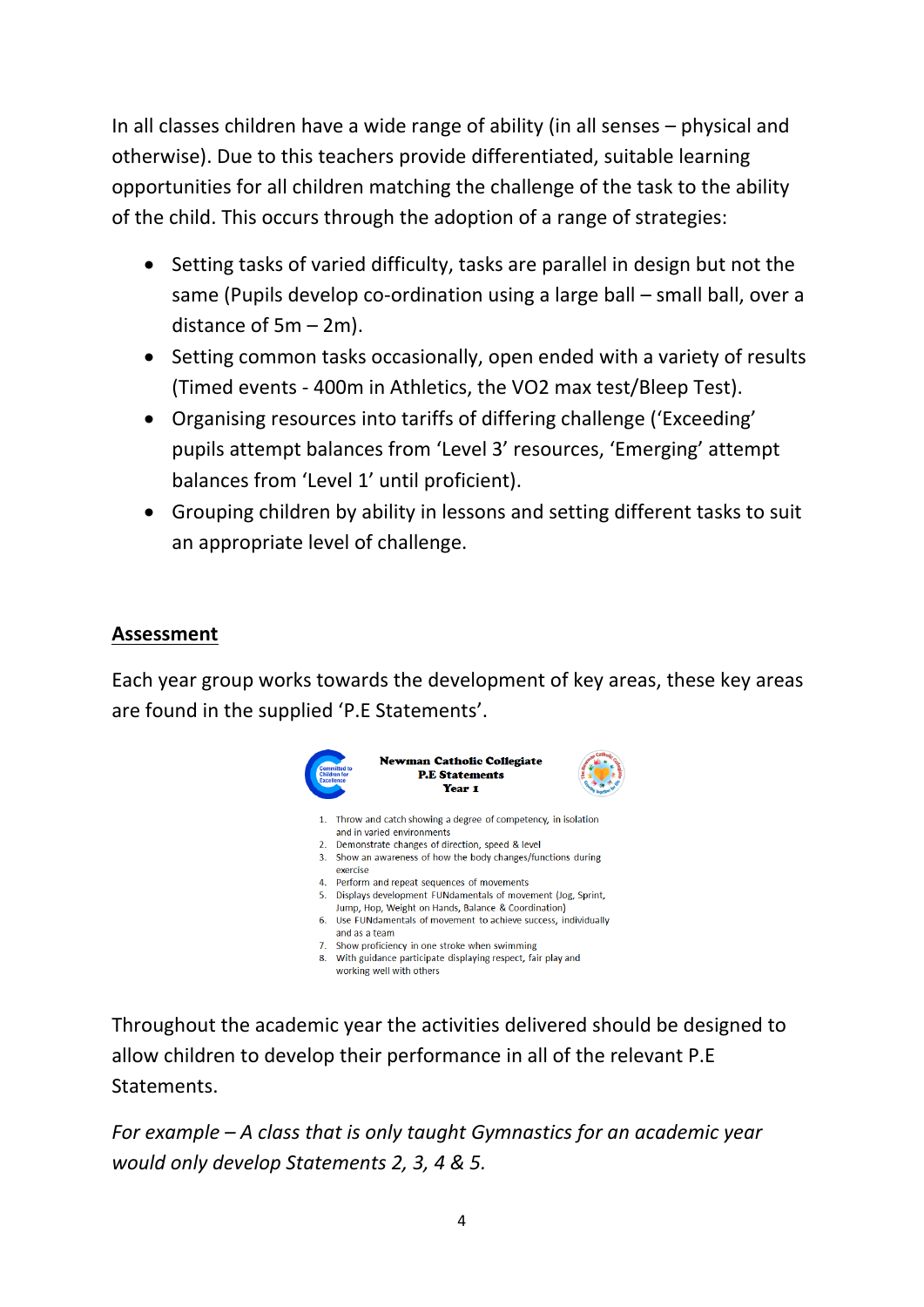The Assessment Tracker allows you document and monitor your pupils' progress against the P.E Statements.



Each pupil has four cells per Statement. By filling these cells you will be able to create an accurate indication of progress on one Tracker, for the whole academic year. When pupils are having difficulty progressing in this particular statement, one cell is filled. This scenario is referred to as 'Pre Key-Stage'.



When pupils are showing progress that is typical for pupils at that age, two cells are filled. This scenario is referred to as 'Working Towards Stage'.



If pupils show a rate of progress superior to the majority of the class, three cells are filled. This scenario is referred to as 'Expected Standard'.



Four cells will be coloured when pupils show extraordinary achievement against a Statement (perhaps they represent their County/Area in a related activity). This scenario is referred to as 'Greater Depth Standard'.

| $\mathcal{L}^{\text{max}}_{\text{max}}$ and $\mathcal{L}^{\text{max}}_{\text{max}}$ and $\mathcal{L}^{\text{max}}_{\text{max}}$ |  |
|---------------------------------------------------------------------------------------------------------------------------------|--|
|                                                                                                                                 |  |
|                                                                                                                                 |  |
|                                                                                                                                 |  |
|                                                                                                                                 |  |

Any assessments made in Autumn = Blue, Spring = Red, Summer = Yellow. This will allow our teachers to show where progress has been made and when.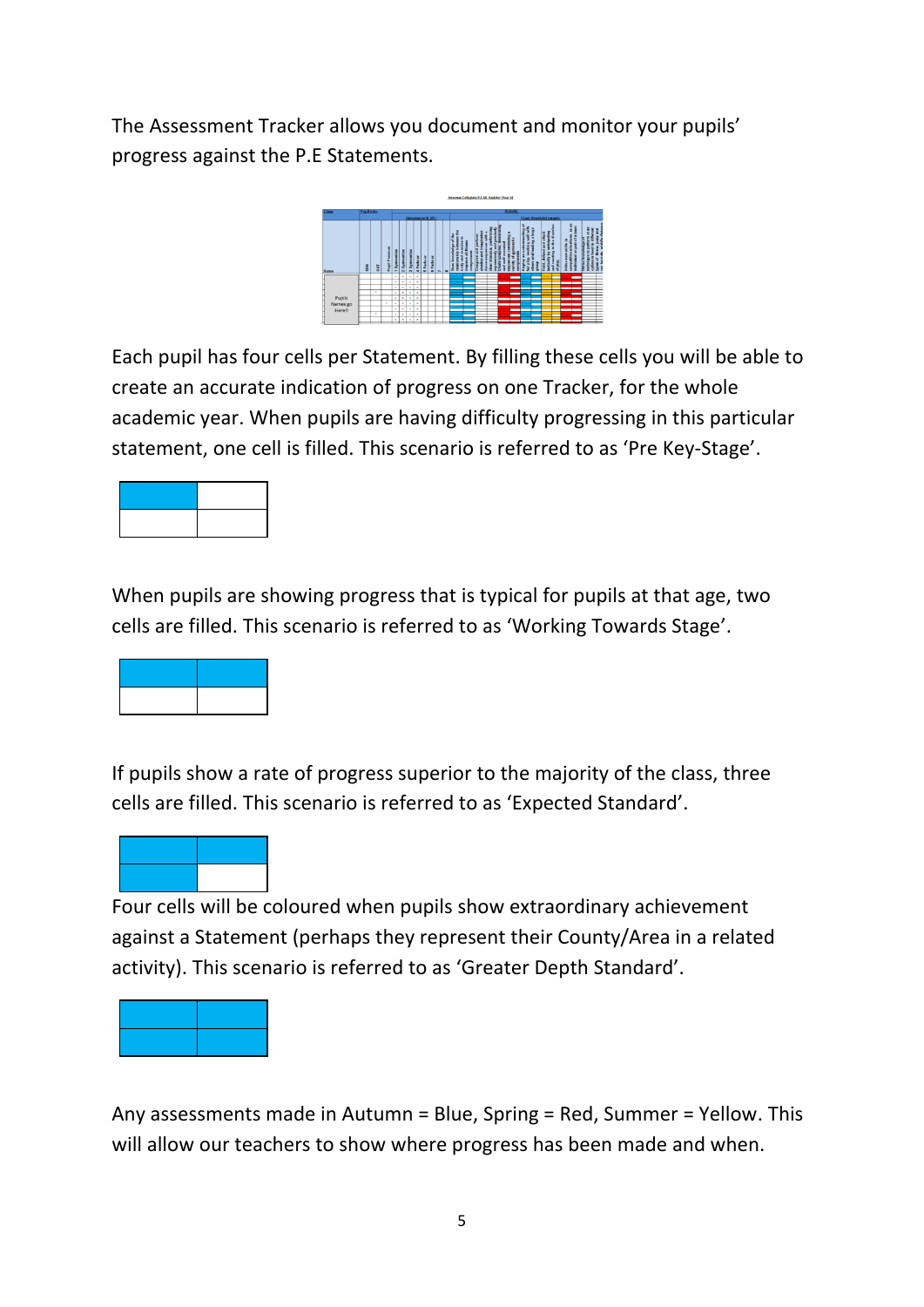# **P.E Curriculum**

Due to the flexibility provided by the new curriculum Teachers are free to select activities based on their expertise and the children's interest – provided all P.E Statements receive sufficient coverage. All teachers from Years 1-6 have been supplied with extensive Physical Education resources containing multiple Schemes of Work from a plethora of activities. These Schemes of Work should not be adhered to the letter, to ensure best practice the lesson plans should act as a guide from which teachers adapt practices to accommodate the needs of their class.

Teachers work with the School's P.E Co-ordinator and P.E Specialist to plan the activities covered throughout the academic year.

# **The role of the P.E Specialist**

In April 2013, the Government announced new funding of £150 million for physical education (PE) and sport. This funding should be used to improve the quality and breadth of PE and sport provision.

Funding will be allocated to all maintained and state-funded schools with primary phase pupils, including: primary, middle, special and non-maintained special schools, academies and pupil referral units from 1 September 2013. A typical primary school will receive about £9,250 annually.

In 2021/22 *St Wilfrid's Catholic Academy* will receive a 'P.E Sport Premium' of £18,670 Schools are free to determine how best to use this funding. Funding must improve the quality and breadth of PE and sport provision, increasing participation in PE and inspiring the children to lead healthy, active lifestyles.

The Schools within the Newman Catholic Collegiate have pooled a percentage of this Funding, employing a Physical Education Specialist Leader of Education (Mr. Sigley) to manage and co-ordinate P.E across all 8 Primary Academies.

At *St Wilfrid's Catholic Academy* the delivery of P.E is carefully monitored in several ways. We are diligent in ensuring that all children benefit from an exciting, structured and challenging P.E offer.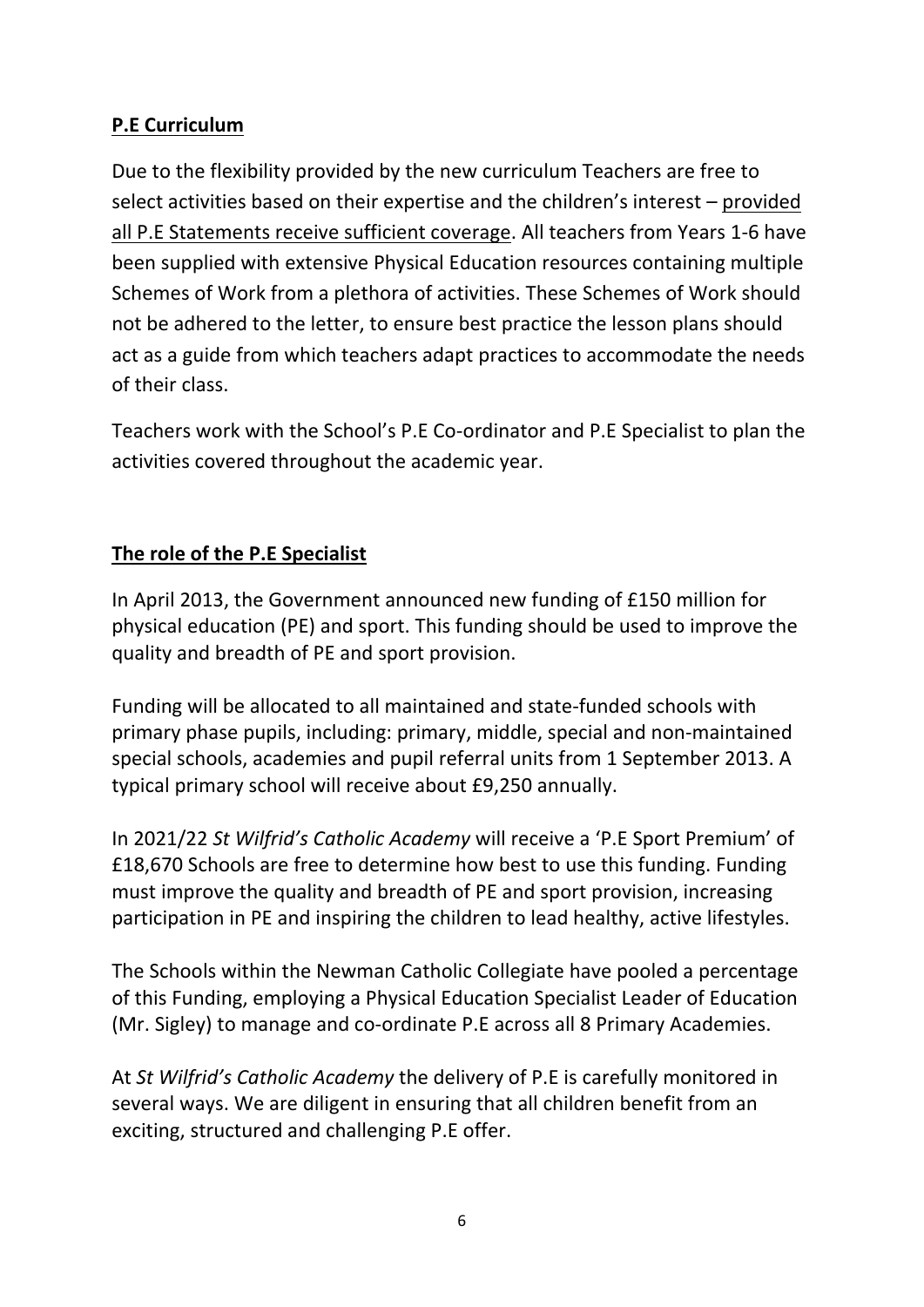Throughout 2021/2022 all of the School's within the Newman Catholic Collegiate will benefit from:

· Teachers receiving 1-to-1 CPD with a P.E Specialist in a wide variety of activities, this will continue to raise the standard of teaching and learning in P.E across the Collegiate.

· An increase in competitive opportunities in a number of Physical Activities.

· An increase in extra-curricular opportunities for pupils to extend their learning.

 $\cdot$  A simple and effective assessment policy implemented throughout the Collegiate.

· An elevated focus on teaching our children the benefits of Healthy, Active Lifestyles.

The Newman Catholic Collegiate places a huge emphasis on the important role P.E and Sport plays in developing children's physical, social and mental health.

# **Cross-curricular links**

At *St Wilfrid's Catholic Academy* we ensure that Physical Education lessons accommodate content from other areas of the curriculum where appropriate. P.E provides numerous opportunities for pupils to apply literacy and numeracy whilst being active. On Physical Education lesson plans you may find two characters highlighting scenarios within lessons where numeracy/literacy skills could be developed.



These characters aim to raise children's awareness of when they are using numeracy, literacy or another subject in P.E.